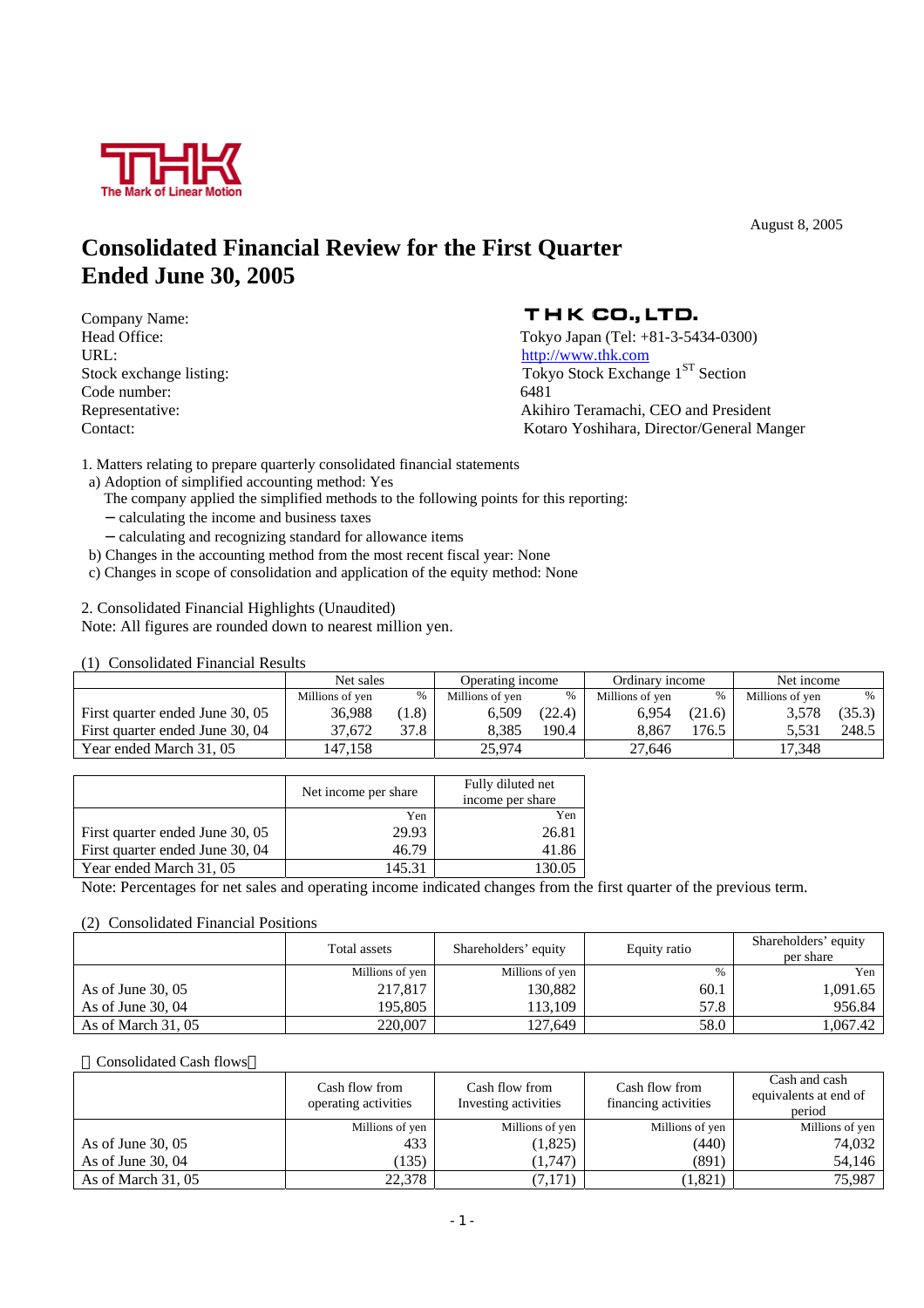#### Reference Forecasted results for the fiscal year ending March 31, 2006 (April 1, 2005 to March 31, 2006)

|                                       | Net sales       | Operating income | Ordinary income | Net income      |
|---------------------------------------|-----------------|------------------|-----------------|-----------------|
|                                       | Millions of yen | Millions of yen  | Millions of yen | Millions of yen |
| Six months ending September<br>30, 05 | 73,000          | 12,000           | 12,500          | 7.500           |
| Year ending March 31, 06              | 148.000         | 24.500           | 25.500          | 16,000          |

For reference: Estimate of net income per share for the year ending March 31, 2006: 133.06 Yen

Note: The Company has not changed the forecasted figures which were announced on May 19, 2005. However, this release contains forward-looking statements that are based on available data at the time of release. Some factors could cause actual results to differ from expectations.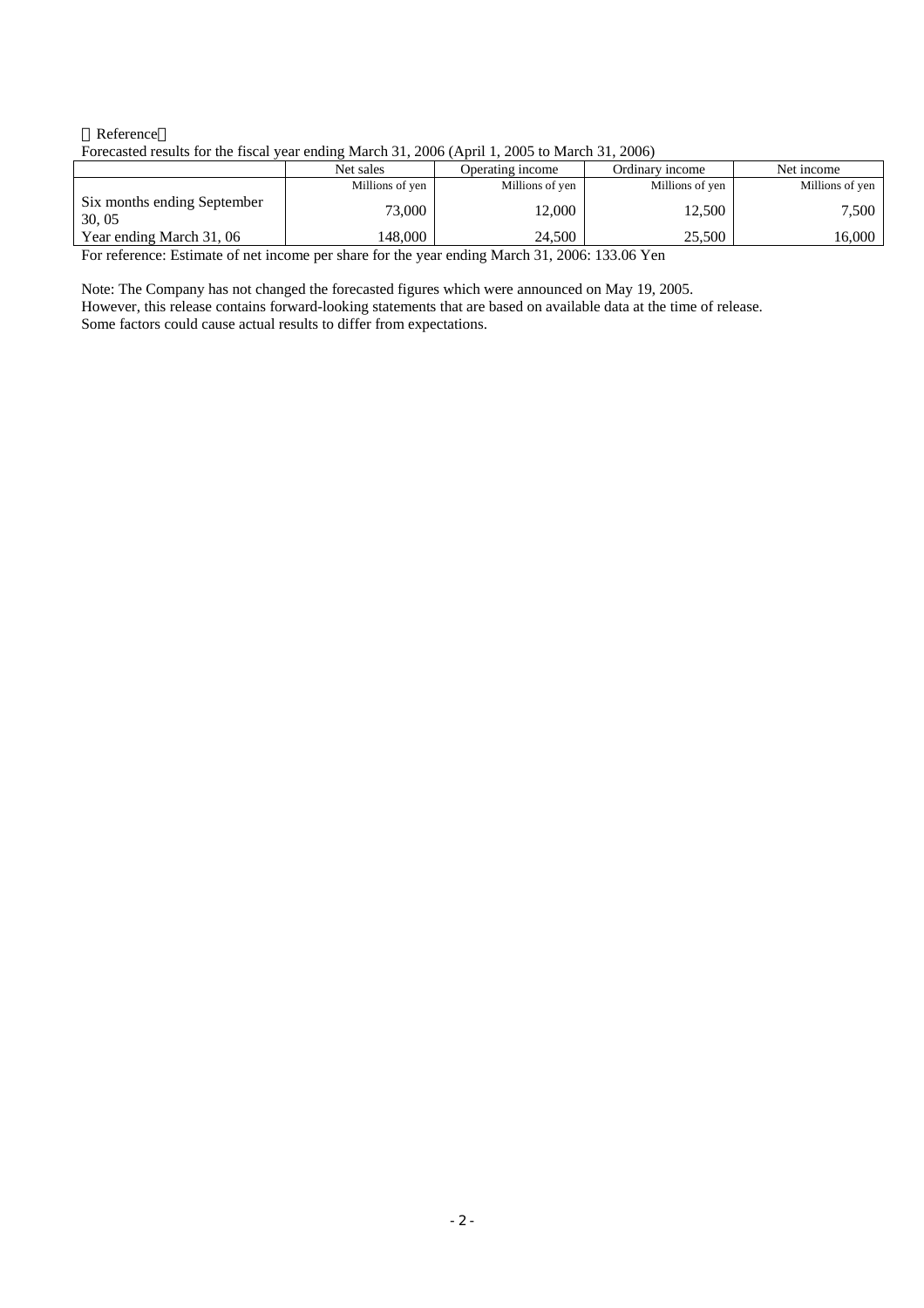#### **Business Performance (Consolidated)**

Total net sales for the first quarter ending June 30, 2005 decreased 1.8 % from the same quarter of the previous fiscal year to ¥36,988 million. This is because sales to the electronics sector marked an on-year decrease after hitting their peak in the first half of the 2004 fiscal year. But sales to machine tool and general machine makers remained firm and sales to the electronics sector are beginning to show signs of recovery.

Operating income and ordinary income stood at ¥6,509 million, a 22.4 % decline from the same quarter of the previous fiscal year respectively. Net profit for the period also decreased 35.3 % to ¥3,578 million due to the decrease in operating profit and the recognition of impaired loss of fixed assets amounting to ¥1,037 million as asset-impairment accounting was adopted from the 2005 fiscal year.

#### **Balance Sheet (Consolidated)**

#### **(1) Analysis of Balance Sheet**

Total assets for the first quarter ending June 30, 2005 were ¥217,817 million, a decrease of ¥2,190 million from the previous consolidated fiscal year-end. This is mainly because the outstanding balance of fixed assets declined by their sales and the recognition of losses due to the adoption of impairment accounting method.

Liabilities stood at ¥85,907 million, a decrease of ¥5,494 million from the previous consolidated fiscal year-end. This is due mainly to a decline in current liabilities caused by payments of corporate income taxes and prices for plants and equipment.

Shareholders' equity rose ¥3,232 million from the previous fiscal year-end to ¥130,882 million.

#### **(2) Analysis of Statement of Cash Flow**

#### Cash Flows from Operating Activities:

Income before income taxes and others was ¥6,130 million, depreciation expenses were ¥1,455 million, and payment for corporate income taxes was ¥6,121 million for the first quarter ending June 30, 2005. As a result of these, net cash provided by operating activities amounted to ¥433 million.

#### Cash Flows from Investing Activities:

Net cash used in investing activities amounted to ¥1,825 million due to purchases of tangible fixed assets to expand facilities for production.

#### Cash Flows from Financing Activities:

Net cash used in financing activities was ¥440 million caused by dividend payment and income from the sale of treasury stocks.

As a result, the outstanding balance of cash and cash equivalents as of this fiscal quarter-end decreased from that of the previous fiscal year-end by ¥1,954 million to ¥74,032 million.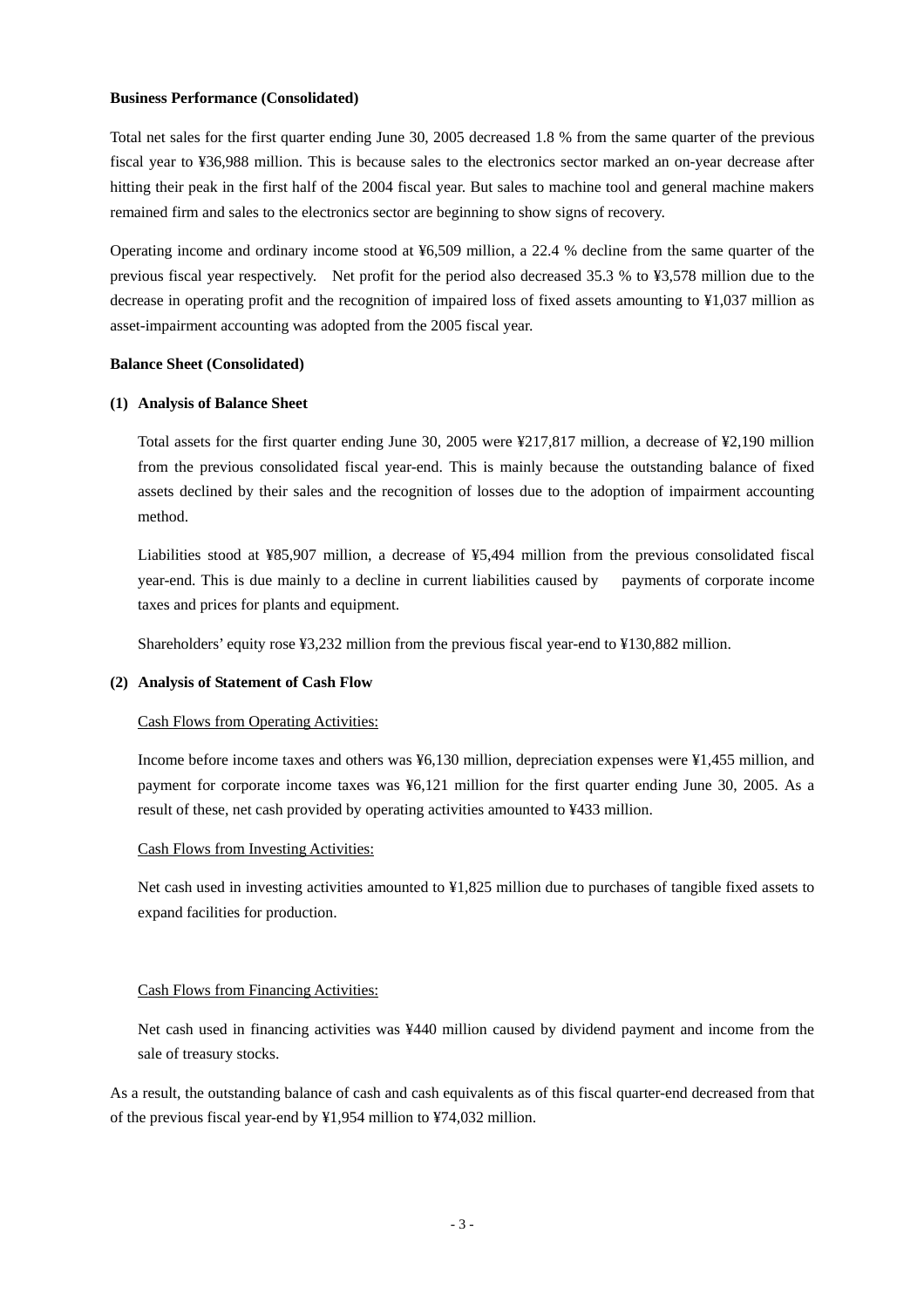#### Reference

1. Non Consolidated Financial Highlights (Unaudited) Note: All figures are rounded down to nearest million yen.

#### (1) Financial Results

|                                 | Net sales       |       | Operating income |        | Ordinary income |        | Net income      |        |
|---------------------------------|-----------------|-------|------------------|--------|-----------------|--------|-----------------|--------|
|                                 | Millions of yen | %     | Millions of yen  | %      | Millions of ven | $\%$   | Millions of ven | $\%$   |
| First quarter ended June 30, 05 | 30.604          | (2.4) | 5,535            | (25.6) | 5,739           | (27.7) | 3.019           | (38.5) |
| First quarter ended June 30, 04 | 31.348          | 40.0  | 7.439            | 14.7   | 7.940           | 103.1  | 4.909           | 123.8  |
| Year ended March 31, 05         | 120.541         |       | 22.973           |        | 24,069          |        | 14.510          |        |

|                                 | Net income per share | Fully diluted net<br>income per share |
|---------------------------------|----------------------|---------------------------------------|
|                                 | Yen                  | Yen                                   |
| First quarter ended June 30, 05 | 25.18                | 22.57                                 |
| First quarter ended June 30, 04 | 41.48                | 37.12                                 |
| Year ended March 31, 05         | 121.16               | 108 47                                |

Note: Percentages for net sales and operating income indicated changes from the first quarter of the previous term.

#### (2) Financial Positions

|                     | Total assets    | Shareholders' equity | Equity ratio | Shareholders' equity<br>per share |
|---------------------|-----------------|----------------------|--------------|-----------------------------------|
|                     | Millions of yen | Millions of yen      | %            | Yen                               |
| As of June $30,05$  | 203.546         | 126.438              | 62.1         | 1.054.59                          |
| As of June $30.04$  | 186.873         | 109.718              | 58.7         | 927.11                            |
| As of March $31,05$ | 205,668         | 124,877              | 60.7         | 1,040.73                          |

2. Forecasted result for the fiscal year ending March 31, 2006 (April 1, 2005 to March 31, 2006)

|                                      | Net sales       | Operating income | Ordinary income | Net income      |
|--------------------------------------|-----------------|------------------|-----------------|-----------------|
|                                      | Millions of yen | Millions of yen  | Millions of yen | Millions of yen |
| Six months ending September<br>30.05 | 59,000          | 9.400            | 9.700           | 5,400           |
| Year ending March 31, 06             | 120.000         | 20,000           | 20.500          | 1,700           |

For reference: Estimate of net income per share for the year ending March 31, 2006: 96.75 Yen

Note: The Company has not changed the forecasted figures which were announced on May 19, 2005. However, this release contains forward-looking statements that are based on available data at the time of release. Some factors could cause actual results to differ from expectations.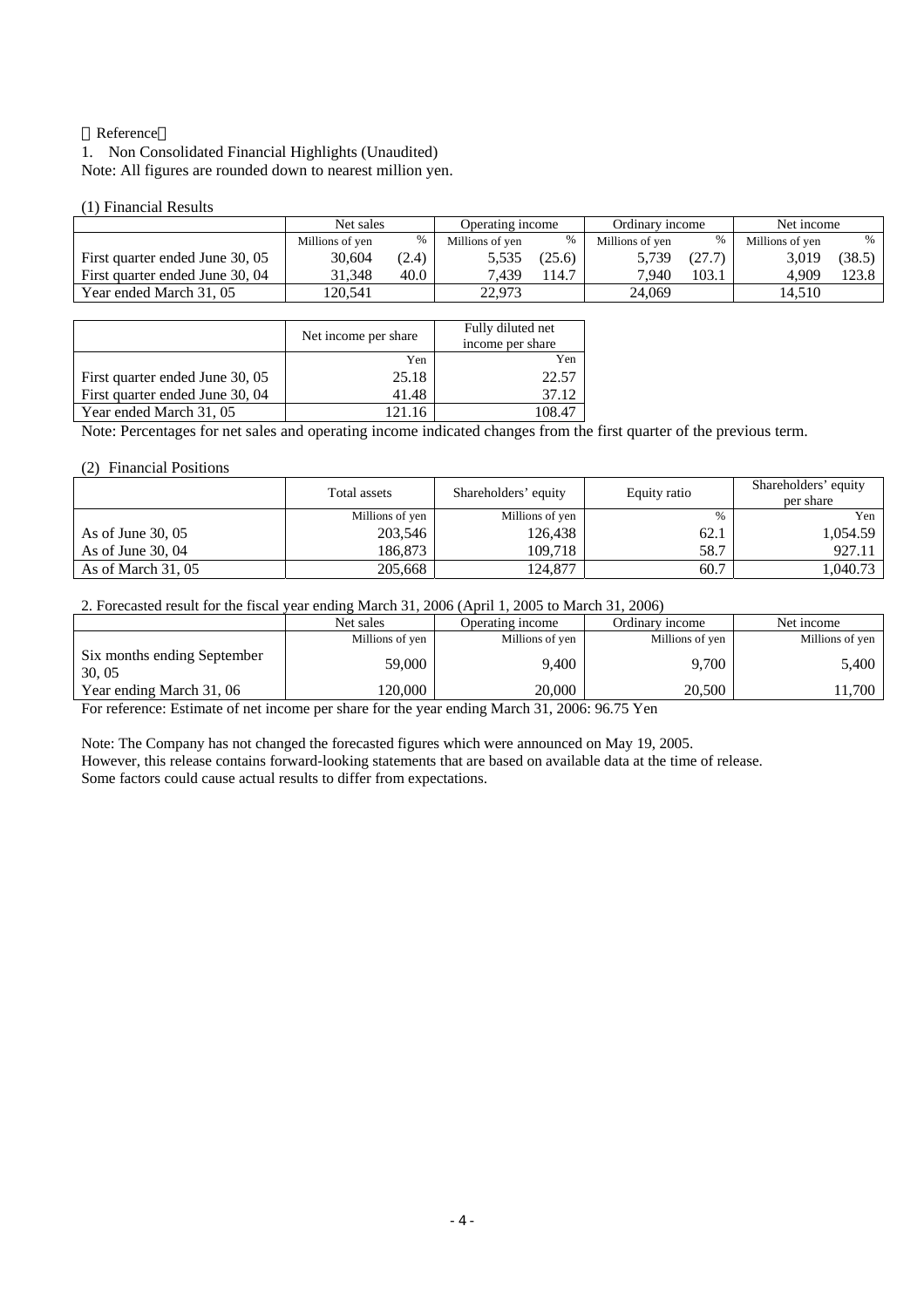# *Consolidated Balance Sheets (Unaudited)*

(Millions of yen)

|                                                                    | As of June 30, 2005 |       |         | As of June 30, 2004 |         | As of March 31, 2005 |
|--------------------------------------------------------------------|---------------------|-------|---------|---------------------|---------|----------------------|
|                                                                    | Amount              | $\%$  | Amount  | $\%$                | Amount  | $\%$                 |
| <b>Assets</b>                                                      |                     |       |         |                     |         |                      |
| <b>Current assets:</b>                                             |                     |       |         |                     |         |                      |
| Cash on hand and in banks                                          | 73,870              |       | 53,695  |                     | 75,842  |                      |
| Notes and accounts receivable-trade                                | 51,415              |       | 52,384  |                     | 49,604  |                      |
| Short-term investments in securities                               | 162                 |       | 450     |                     | 144     |                      |
| Inventories                                                        | 23,487              |       | 23,657  |                     | 24,208  |                      |
| Other                                                              | 4,460               |       | 5,154   |                     | 4,385   |                      |
| <b>Total current assets</b>                                        | 153,396             | 70.4  | 135,341 | 69.1                | 154,185 | 70.1                 |
| <b>Fixed assets:</b>                                               |                     |       |         |                     |         |                      |
| Tangible fixed assets                                              | 51,836              | 23.8  | 42,779  | 21.8                | 53,494  | 24.3                 |
| Intangible fixed assets                                            | 1,084               | 0.5   | 1,358   | 0.7                 | 1,239   | 0.6                  |
| Investments and other                                              | 11,499              | 5.3   | 16,325  | 8.4                 | 11,088  | 5.0                  |
| <b>Total Fixed assets</b>                                          | 64,420              | 29.6  | 60,463  | 30.9                | 65,822  | 29.9                 |
| <b>Total assets</b>                                                | 217,817             | 100.0 | 195,805 | 100.0               | 220,007 | 100.0                |
| <b>Liabilities</b>                                                 |                     |       |         |                     |         |                      |
| <b>Current liabilities:</b>                                        |                     |       |         |                     |         |                      |
| Notes and accounts payable - trade                                 | 24,764              |       | 27,500  |                     | 25,391  |                      |
| Short-term debt                                                    | 186                 |       |         |                     | 186     |                      |
| Other                                                              | 16,169              |       | 13,511  |                     | 20,778  |                      |
| <b>Total current liabilities</b>                                   | 41,120              | 18.8  | 41,012  | 20.9                | 46,356  | 21.1                 |
| <b>Long-term liabilities:</b>                                      |                     |       |         |                     |         |                      |
| <b>Bonds</b>                                                       | 38,000              |       | 38,000  |                     | 38,000  |                      |
| Other long-term liabilities                                        | 6,787               |       | 3,304   |                     | 7,045   |                      |
| <b>Total long-term liabilities</b>                                 | 44,787              | 20.6  | 41,304  | 21.1                | 45,045  | 20.5                 |
| <b>Total liabilities</b>                                           | 85,907              | 39.4  | 82,316  | 42.0                | 91,402  | 41.6                 |
| <b>Minority interests</b>                                          |                     |       |         |                     |         |                      |
| Minority interests                                                 | 1,026               | 0.5   | 378     | 0.2                 | 955     | 0.4                  |
| <b>Shareholders' equity</b>                                        |                     |       |         |                     |         |                      |
| Common stock                                                       | 23,106              | 10.6  | 23,106  | 11.8                | 23,106  | 10.5                 |
| Capital surplus                                                    | 32,842              | 15.1  | 30,962  | 15.8                | 32,651  | 14.8                 |
| Earned surplus                                                     | 73,346              | 33.7  | 60,430  | 30.9                | 71,130  | 32.3                 |
| Valuation<br>adjustment for marketable<br>securities               | 943                 | 0.4   | 713     | 0.4                 | 1,041   | 0.5                  |
| Foreign currency translation adjustments                           | 674                 | 0.3   | (775)   | (0.4)               | 327     | 0.2                  |
| Treasury stock                                                     | (30)                | (0.0) | (1,326) | (0.7)               | (607)   | (0.3)                |
| <b>Total shareholders' equity</b>                                  | 130,882             | 60.1  | 113,109 | 57.8                | 127,649 | 58.0                 |
| Total liabilities, minority interests, and<br>shareholders' equity | 217,817             | 100.0 | 195,805 | 100.0               | 220,007 | 100.0                |

Note: All figures are rounded down to nearest million yen.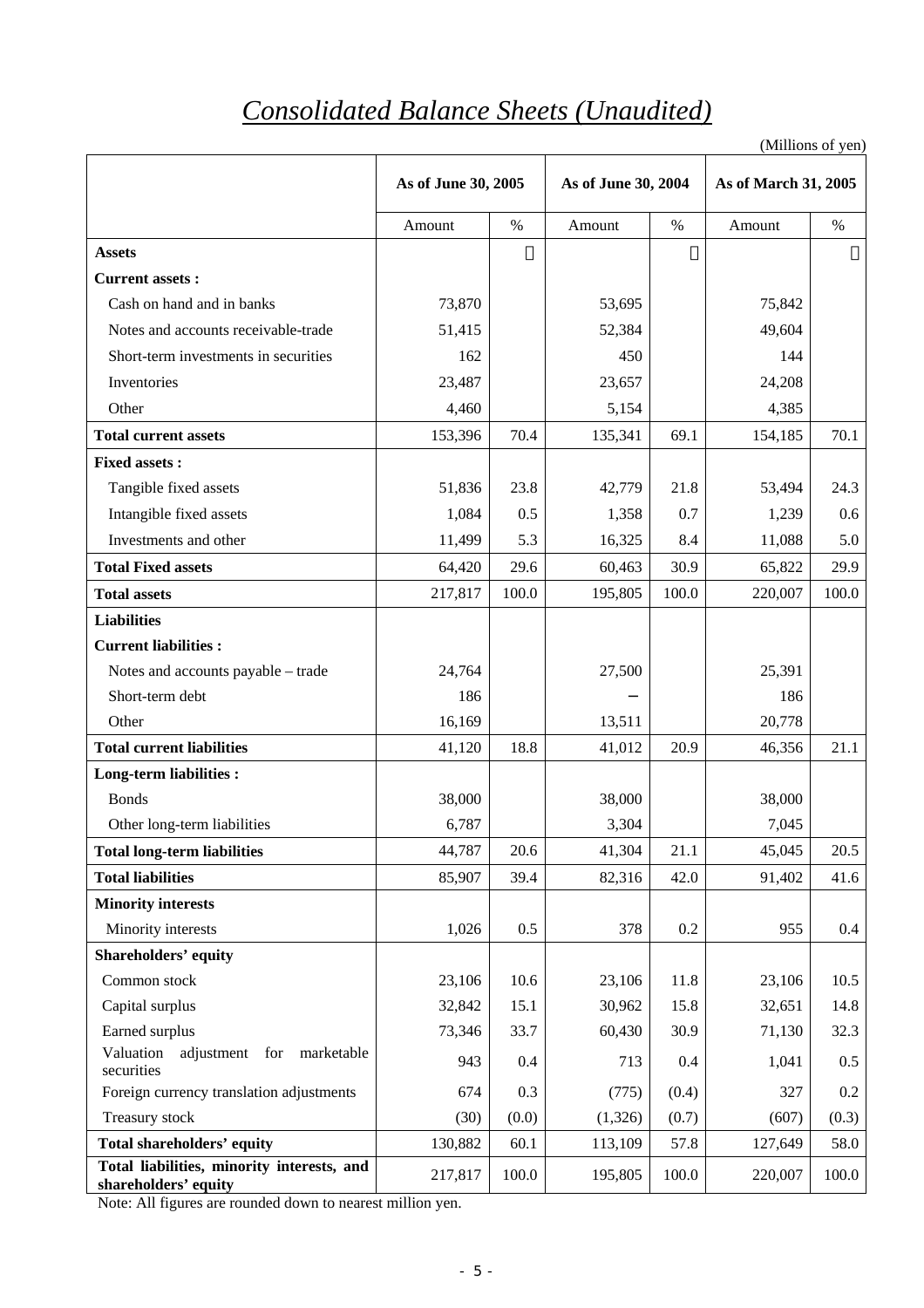# *Consolidated Statements of Income (Unaudited)*

(Millions of yen)

|                                                             | For the 1st quarter<br>ended June 30, 2005 |       | For the 1st quarter<br>ended June 30, 2004 |       | For the year ended<br>March 31, 2005 |       |
|-------------------------------------------------------------|--------------------------------------------|-------|--------------------------------------------|-------|--------------------------------------|-------|
|                                                             | Amount                                     |       | Amount                                     |       | Amount                               |       |
|                                                             |                                            |       |                                            |       |                                      |       |
| Net sales                                                   | 36,988                                     | 100.0 | 37,672                                     | 100.0 | 147,158                              | 100.0 |
| Cost of sales                                               | 23,254                                     | 62.9  | 22,825                                     | 60.6  | 93,551                               | 63.6  |
| <b>Gross profit</b>                                         | 13,734                                     | 37.1  | 14,846                                     | 39.4  | 53,606                               | 36.4  |
| Sales, general and administrative expenses                  | 7,224                                      | 19.6  | 6,460                                      | 17.2  | 27,632                               | 18.7  |
| <b>Operating income</b>                                     | 6,509                                      | 17.5  | 8,385                                      | 22.2  | 25,974                               | 17.7  |
| Non-operating income                                        | 552                                        | 1.5   | 585                                        | 1.6   | 2,054                                | 1.4   |
| Interest and dividends income                               | 91                                         |       | 40                                         |       | 281                                  |       |
| Others                                                      | 460                                        |       | 545                                        |       | 1,773                                |       |
| <b>Non-operating expenses</b>                               | 106                                        | 0.2   | 104                                        | 0.3   | 381                                  | 0.3   |
| Interest expenses                                           | 42                                         |       | 39                                         |       | 162                                  |       |
| Others                                                      | 64                                         |       | 64                                         |       | 219                                  |       |
| <b>Ordinary income</b>                                      | 6,954                                      | 18.8  | 8,867                                      | 23.5  | 27,646                               | 18.8  |
| <b>Extraordinary income</b>                                 | 333                                        | 0.9   | 21                                         | 0.1   | 226                                  | 0.1   |
| <b>Extraordinary</b> loss                                   | 1,157                                      | 3.2   | 10                                         | 0.0   | 1,028                                | 0.7   |
| Income before income taxes and minority<br>interest         | 6,130                                      | 16.5  | 8,878                                      | 23.6  | 26,845                               | 18.2  |
| Income taxes and other                                      | 2,503                                      | 6.8   | 3,334                                      | 8.9   | 9,442                                | 6.4   |
| Minority interest in income of consolidated<br>subsidiaries | 47                                         | 0.1   | 13                                         | 0.0   | 54                                   | 0.0   |
| Net income                                                  | 3,578                                      | 9.6   | 5,531                                      | 14.7  | 17,348                               | 11.8  |

Note: All figures are rounded down to nearest million yen.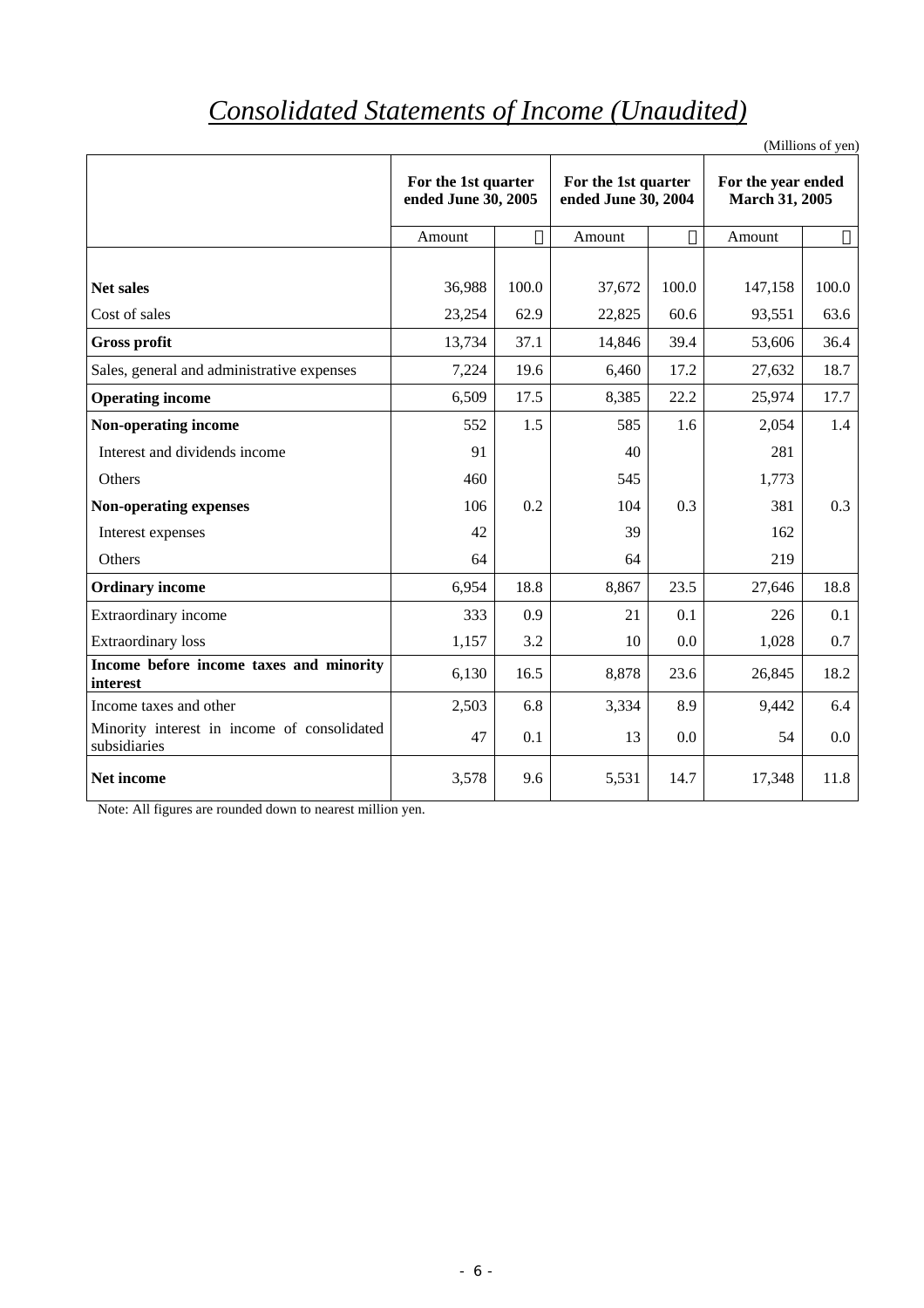# *Consolidated Statements of Retained Earnings (Unaudited)*

|                                                                   |                                            |                                            | (Millions of Yen)                    |
|-------------------------------------------------------------------|--------------------------------------------|--------------------------------------------|--------------------------------------|
|                                                                   | For the 1st quarter<br>ended June 30, 2005 | For the 1st quarter<br>ended June 30, 2004 | For the year ended<br>March 31, 2005 |
|                                                                   | Amount                                     | Amount                                     | Amount                               |
| <b>Capital surplus</b>                                            |                                            |                                            |                                      |
| Capital surplus at beginning of period                            | 32,651                                     | 30,962                                     | 30,962                               |
| Increase in capital surplus                                       |                                            |                                            |                                      |
| Gain on disposition of treasury stock                             | 191                                        |                                            | 688                                  |
| Increase resulting from consolidation of a<br>subsidiary          |                                            |                                            | 1,000                                |
| Capital surplus at end of period                                  | 32,842                                     | 30,962                                     | 32,651                               |
| <b>Retained earnings</b>                                          |                                            |                                            |                                      |
| Consolidated Earned surplus at beginning<br>of period             | 71,130                                     | 55,836                                     | 55,836                               |
| Increase in earned surplus                                        |                                            |                                            |                                      |
| Net income                                                        | 3,578                                      | 5,531                                      | 17,348                               |
| Decrease in earned surplus                                        |                                            |                                            |                                      |
| Dividends                                                         | 1,254                                      | 887                                        | 1,772                                |
| Bonuses to directors                                              | 107                                        | 50                                         | 50                                   |
| Decrease resulting from inclusion of<br>consolidated subsidiaries |                                            |                                            | 232                                  |
| Consolidated Earned surplus at end of<br>period                   | 73,346                                     | 60,430                                     | 71,130                               |

Note: All figures are rounded down to nearest million yen.